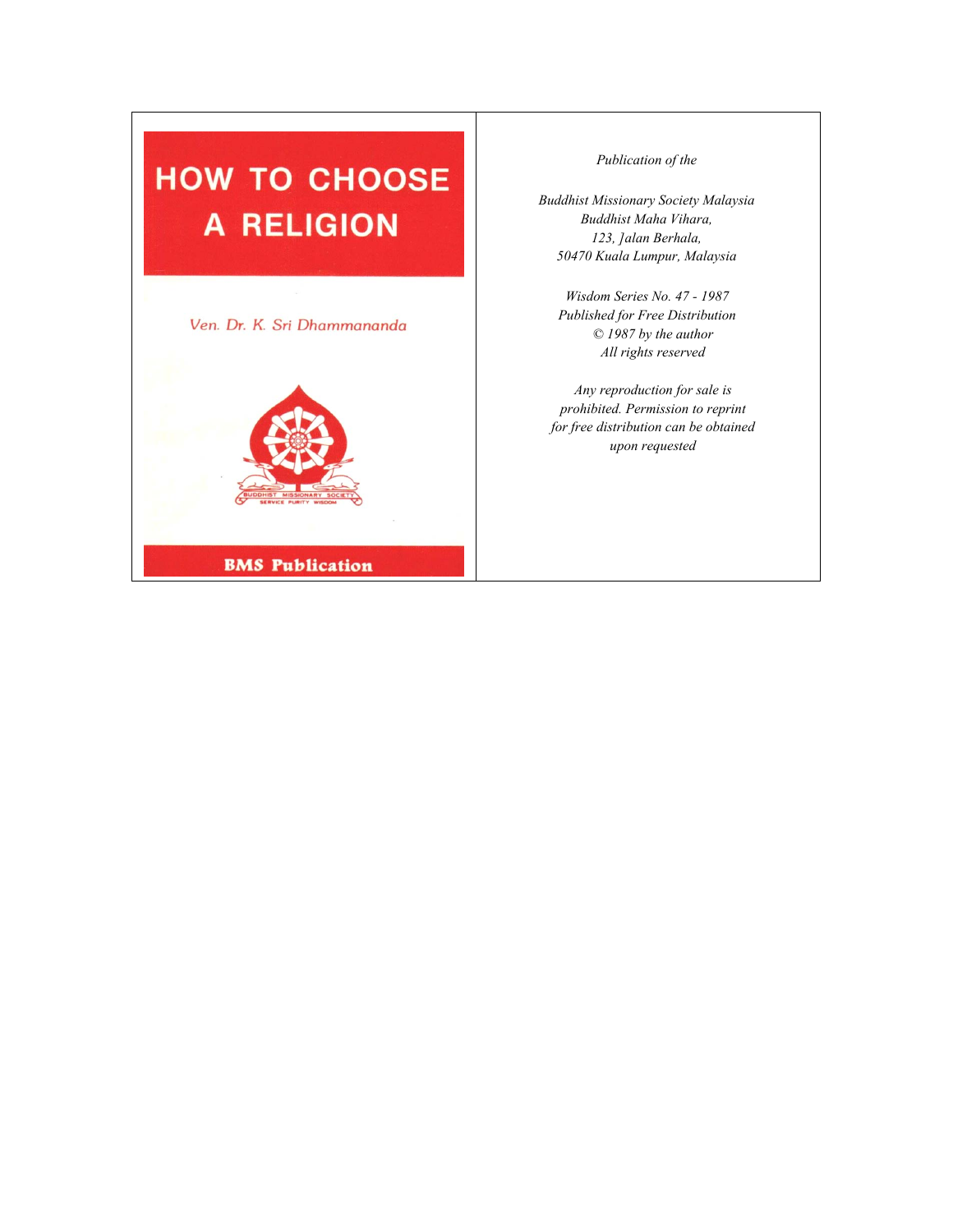# **How To Choose A Religion?**

Ven. Dr. K. Sri Dhammananda

During the time of the Buddha there was great intellectual activity in India. Some of the most intelligent people the world has ever known were actively engaged in the great religious controversies of the time.

Was there a Creator? Was there no Creator? Was there a soul? Was there no soul? Was the world beginningless? Was there a beginning?

These were some of the topics which were hotly debated by the ablest minds of the time. And of course, just like today, everyone claimed that he alone had all the answers and anyone who did not follow him would be damned and could go to hell! Naturally all this intense search for the truth only served to create more confusion.

A group of earnest young men called the Kalamas went to the Buddha and told him about their confusion. They asked him what one should do before accepting or rejecting a teaching.

#### **1. Do Not Accept Anything Based Upon Mere Reports.**

The Buddha's advice as mentioned in the Kalama Sutta is not to accept anything based upon mere reports, traditions or hearsay. Usually people develop faith after listening to others. They unthinkingly accept what others say about their religions or what is recorded in their religious books. Most people very seldom take the trouble to investigate, to find out whether what is said is true or not. This general attitude is hard to understand, especially in these modern times when a scientific education teaches people never to accept anything which cannot be explained rationally. Today even many socalled educated youths use only their emotion or devotion without using their sense of reasoning.

In the Kalama Sutta the Buddha gives very liberal advice to a group of young people on how to accept a religion in a rational manner. When these young people could not decide how to choose a proper religion they came to see the Buddha to seek his advice. They told him that since different religious groups introduce religion in different ways, they were confused and they could not understand which method was correct. These young people could be described in modern terms as free thinkers, or truth-seekers. That is why they decided to discuss this matter with the Buddha. They requested him to give some guidelines to help them find a reasonable religion through which they could find the truth.

In reply to their question, the Buddha did not claim that the Dhamma is the only teaching of value and anyone who believes anything else will go to hell. Instead, he gave some important advice for them to consider. The Buddha never encouraged people to accept a religion through mere faith but he encouraged them to consider and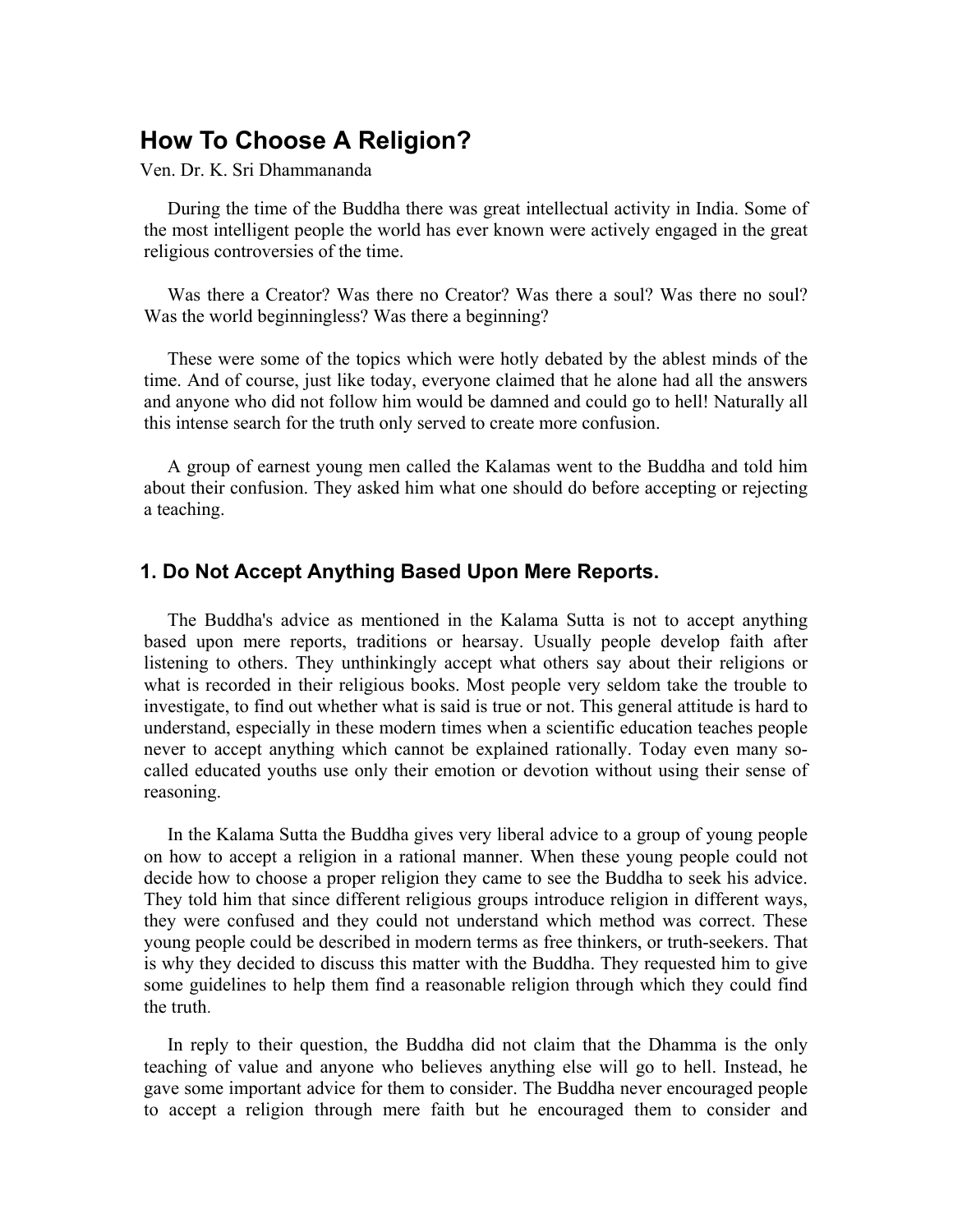understand things without bias. He also did not encourage people to use emotion and mere devotion based on blind faith to accept a religion. That is why the religion based on his teaching often is described as a rational religion. It is also known as a religion of freedom and reason. We should not accept anything through faith or emotion to practice a religion. We should not accept a religion simply because it allays our ignorant fears about what will happen to us when we die or if we are threatened with hell-fire if we do not accept some teaching or other. Religion must be accepted through free choice. Each person must accept a religion with understanding and not because it is a law given by some authorities or supernatural powers. There must be a personal and rational conviction about the religion that is accepted.

People can make any kind of claim about their religions by exaggerating various incidents to influence others. Later, they can introduce them as divine messages to develop faith or confidence. But we have to read these writings analytically by using our common sense and powers of reasoning. That is why the Buddha advised us not to accept anything hastily which is recorded, traditional or mere hearsay. People practice certain traditions which are based on beliefs, customs or the way of life of the community to which they belong. However, some traditions are very important and significant. Therefore, the Buddha did not condemn all traditions outright but advised us to consider very carefully whether any practice is meaningful or not. We must accept that certain traditions become out of date and meaningless after a period of time. This could be because many of them were introduced and practiced by primitive people and their understanding about human life and nature was very limited at that time. So, today when we use our modern scientific education and knowledge of the universe we can see the nature of their beliefs. The beliefs that primitive people had about the sun, moon and the stars, the globe, the wind, thunder and lightning, rain and earthquakes were based on their attempts to explain these seemingly terrifying phenomena. They introduced them as gods or acts of a god and supernatural powers.

#### **2. Do Not Accept Anything Based Upon Traditions**

With our advanced knowledge today, we can explain these seemingly terrifying phenomena for what they really are. That is why the Buddha has said, "Don't accept what you hear at once. Don't try to justify your irrational behavior by saying that these are our traditions and we are bound to accept them". We should not believe in superstition or dogma simply because our elders did so. This is not to say that we disrespect our elders, but we must move with the times. We should retain those beliefs which are compatible with modern ideas and values and reject anything which has become superfluous or irrelevant because times have changed. In this way we will be able to live richer lives.

A generation ago an Anglican minister, the Bishop of Woolich coined a phrase "God of the gaps" to explain that whatever we did not understand was attributed to a god. As our knowledge of the world expanded, the power of the god diminished correspondingly.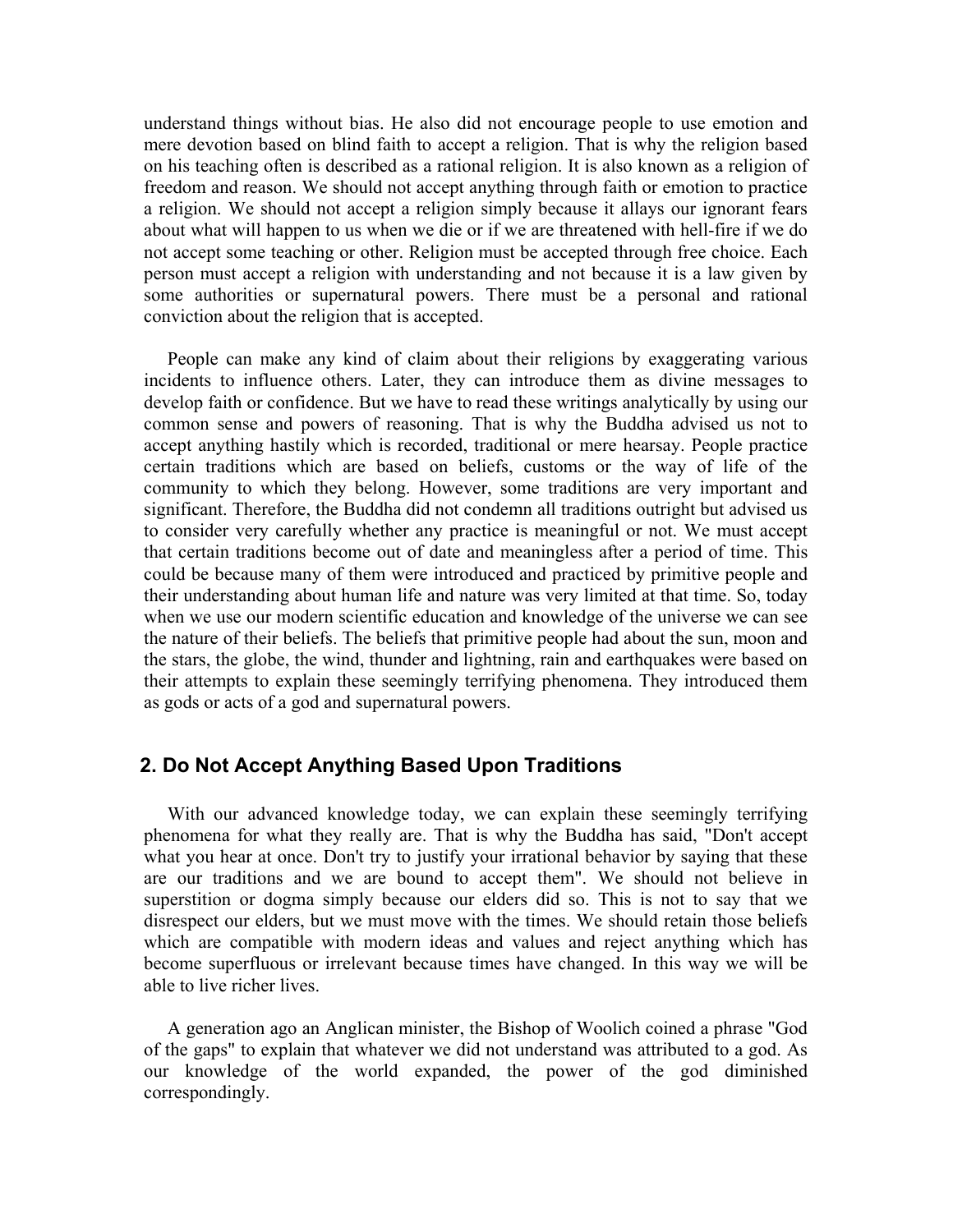### **3. Do Not Accept Anything Based Upon Hearsay**

Everyone likes to listen to stories. Perhaps that is why people believe in hearsay. Assume that one hundred people have seen a particular incident and when each person repeats this incident to others, he will relate it in different ways by adding many more things and exaggerating the details. He will add more "salt and spice" to make it more appealing and interesting and to beautify it. Generally each person will tell the story as if he was the only one who can tell others what really happened. This is the nature of stories that people create and spread. When you read certain stories in any religion, please remember that most of those interpretations are just to decorate a minor incident to attract people. Otherwise, there will be nothing for them to tell others and no one will pay any attention to them.

On the other hand stories can be very useful. They are an interesting way of conveying moral lessons. Buddhist literature is a vast storehouse of such rich stories. But they are only stories. We must not believe them as if they are the absolute truth. We should not be like children who believe that wolves can swallow grandmothers alive and speak to human beings! People may talk about many kinds of miracles, gods and goddesses, angels and their powers according to their beliefs. Most people tend to accept them at once without any investigation, but according to the Buddha, we should not believe anything at once because those who tell us things are themselves deluded. The majority of people in this world are still in the dark and their understanding capacity of the truth is poor. Only very few people can understand things properly. How can the blind lead the blind? Then there is another saying "A one-eyed Jack can be King in a Kingdom of the blind." Some people may know only the partial truth. We must beware of placing our absolute faith in them.

# **4. Do Not Believe Anything Based Upon The Authority Of Religious Texts.**

Next, the Buddha warned us not to believe anything upon the authority of religious texts or holy books. People always say that all those messages found in their holy books were conveyed directly by their god. Today, they try to introduce those books as messages from a heaven. It is difficult to believe that they received this message from heaven and recorded it in their holy books only a few thousand years ago. Why were these revelations not made earlier? (Considering that the planet earth is four and a half billion years old). Why were they made only to certain favored individuals? Surely it would have been much more effective to assemble a whole lot of people in one place and reveal the truth to a multitude rather than depend on one man to do the job. Better still should not their gods make physical appearances on certain important days in the year to prove their existence occasionally? That way they will have no trouble at all converting the whole world!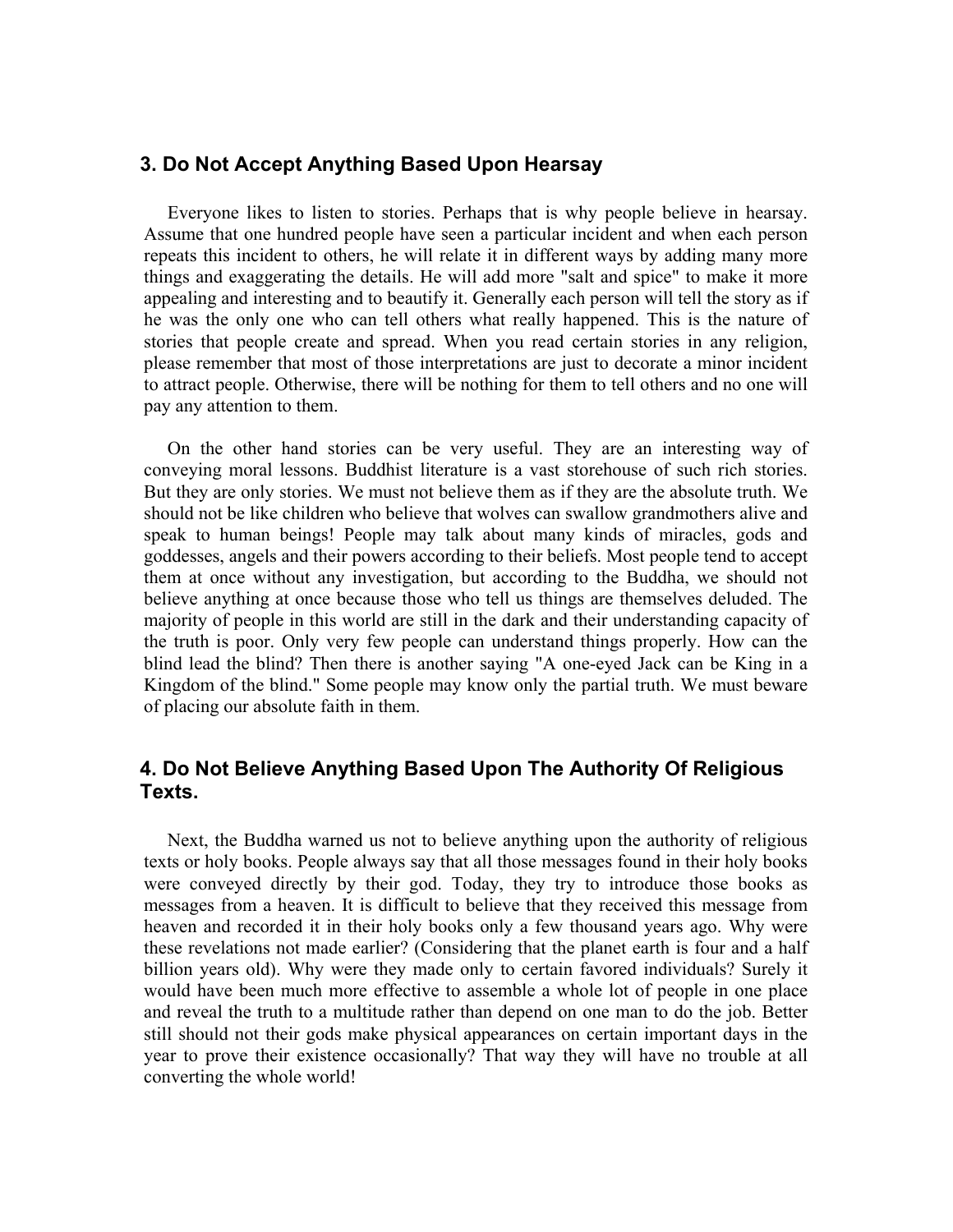Buddhists do not try to introduce the teaching of the Buddha as a divine message, and they preach without using any mystical powers. According to the Buddha, we should not accept even his teaching as recorded in the Buddhist scriptures blindly and without proper understanding. This is the remarkable freedom that the Buddha has given us. Although he never claimed that Buddhists are the chosen people of a god, he gave far greater credit for human intelligence than any other religion has done.

The best method for a rational person to follow to is to consider carefully before he accepts or rejects anything. Study, think, investigate until you realize what it is. If you accept by depending only on authorities or holy books, you will never realize the truth for yourself.

#### **5. Do Not Depend Upon Logic and Argument Alone.**

"Not to depend upon logic and argument alone" is another advice of the Buddha. Do not think that your powers of reasoning are absolute. Otherwise, you will become proud and not listen to others who know more than you. Normally we advice people to use their sense of reasoning. Yes, by using their limited senses and minds, people unlike animals reason things for themselves. Even children and uneducated people use their reasoning powers according to their age, maturity, education and understanding. But these reasoning powers differ according to their maturity, knowledge and experience. Again, this kind of reasoning is subject to change from time to time. People's identity or recognition of concepts also change from time to time. In such reasoning there is no final analysis or ultimate truth. Since we have no other choice, we have to use our extremely limited sense of reasoning for the time being until we gain proper understanding. Our aim should be to constantly develop our minds by being prepared to learn from others without giving in to blind faith. By exposing ourselves to different ways of thinking, by allowing our own beliefs to be challenged, by always keeping an open mind, we develop our understanding of ourselves and the world around us. The Buddha went to every teacher he could find before he gained final Enlightenment. Even then he did not accept everything that they taught. Instead, he used his own reasoning to understand the Truth. And when he gained Enlightenment, he never lost his temper or threatened anyone who did not agree with his Teaching.

Now let us consider argument or logic. Whenever we think that certain things are acceptable to us we say they are logical. Actually the art of logic is a valuable tool for argument. Logic can be exploited by talented orators who use intelligence and cunningness. One who knows how to talk can topple the truth and justice and defeat others. Lawyers argue in the court. Different religious groups argue to prove that their religion is better than the other religions. Their arguments are based on their talent and ability to express their ideas but they are not necessarily interested in the truth. This is the nature of argument. To arrive at the truth, the Buddha advised us not to be influenced by argument or logic but to use unbiased investigation. When people start their arguments, naturally their emotion also rises and this results in heated argument. Later human egoism adds more fire to this verbal battle. In the end it creates enmity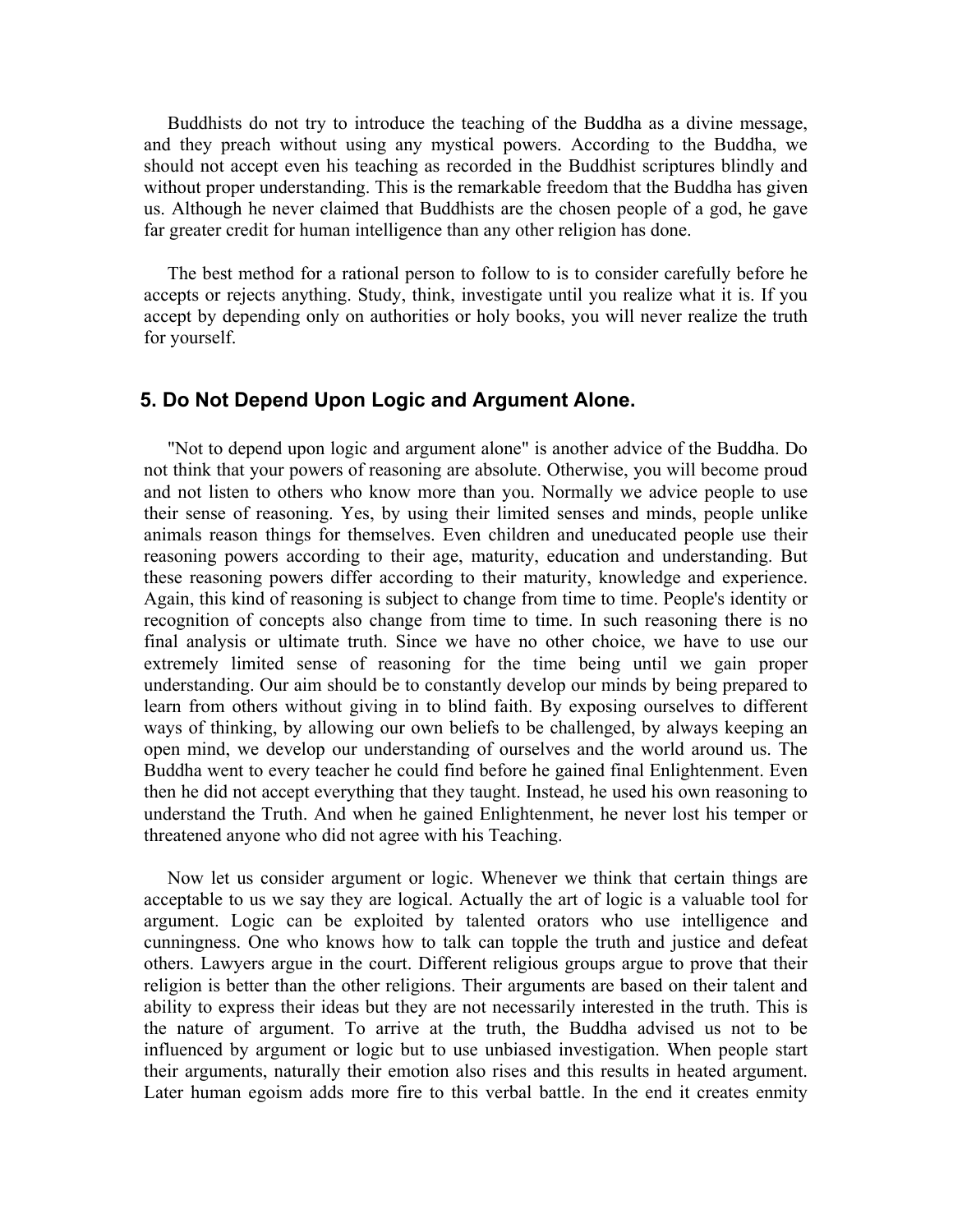because nobody wants to surrender his views. Therefore, no one should introduce the truth of a religion through argument. This is another important advice of the Buddha.

# **6. Do Not Accept Anything Upon One's Own Influence**

Then the next advice is not to accept anything as the absolute truth upon one's own influence. This refers to the beliefs that are seen as truth through one's own imagination. Although we have some doubts in our mind we accept certain things as truths after limited investigation. Since our minds are deluded by a lot of desires and emotional feelings, this mental attitude creates illusion. And we also have our intrinsic ignorance. Everyone suffers from ignorance and illusion. Mental defilements cloud the mind which then become biased and cannot distinguish between truth and illusion. As a result, we become convinced that only our beliefs are correct. The Buddha's advice is not to come to any conclusion at once by using our emotional feeling but to get more information and investigate before we come to any conclusion about something. This means we must be willing to hear what other people have to say. Perhaps they can clarify our doubts and help us to recognize the fallacy of what we believe as being true. An example of this is that at one time people used to say that the sun goes around the earth which they believed was flat, like a coin. This was based on their limited knowledge, but they were prepared to burn anyone alive who dared to present another viewpoint. Thanks to our Enlightened Teacher, Buddhism has no such dark records in its history where people were not allowed to challenge anything which was unreasonable. This is why so many schools of Buddhism coaxial amicably without condemning each other. Based on the Buddha's clear instructions Buddhists respect other people's right to hold different views.

### **7. Do Not Accept Anything Which Appears To Be True**

The next advice is not to accept anything which appears to be true. When you see things and listen to some interpretation given by others, you grasp only the external appearance of the objects without using your penetrative knowledge. Sometimes the concept or identity that you create about the object is far from the intrinsic truth about it.

Try to see things in a proper perspective. Buddhism is known as the Doctrine of Analysis. Only through analysis can we understand what really constitutes the object and what sort of elements and energies are functioning and how they exist, why they decay and disappear. If you really examine the nature of these things you will realize that everything that exists is impermanent and that attachment towards these objects can create more disappointments. Again, you will realize that there is no point in fighting about ideas when in the final analysis all is but illusion, when seen in their true perspective. Buddhists are not caught up in the controversies regarding when the world will end because they see that ultimately all compounded things will disintegrate. The world will end. There is no doubt about that. We end every time we breathe in and out. The end of the world (predicted by the Buddha) will merely be a dramatic occurrence of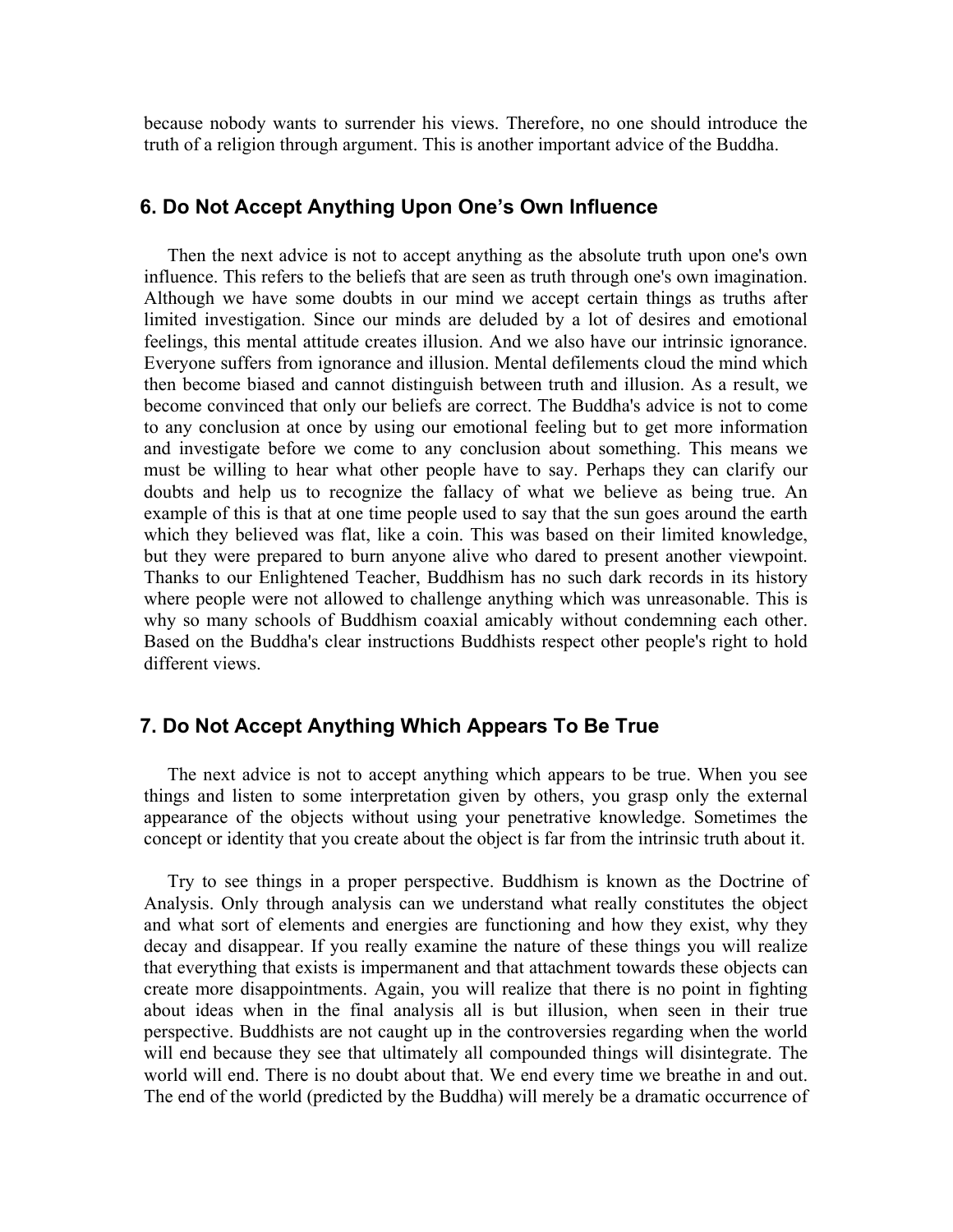something that happens in our daily existence. And modern astronomy tells us that worlds are blowing up all the time. "They do not worry about the past, they do not worry about the future. They remain contented in the present. Therefore they are serene" (The Buddha). When we know this fact, the end of the world is not so terrifying or even worth worrying about.

#### **8. Do Not Rely Upon One's Own Speculative Experience**

The Buddha then warns his followers not to rely upon one's own speculative experience. After listening to or reading certain theories, people simply arrive at certain conclusions and maintain these beliefs. They fiercely refuse to change their views because their minds are made up or because once "converted" to a certain belief, they have been warned they will burn in hell if they change their convictions. In ignorance and fear these poor people live in a fool's paradise thinking that their sins are miraculously forgiven. The Buddha's advice is not to make any hasty conclusion to decide whether such things are true or otherwise. People can discover many things in this world but the most difficult thing for them to discern is the truth or reality of all compounded things. We should not depend on speculative rumors to understand the truth. We may accept certain things as the basis on which to begin an investigation which will ultimately satisfy inquisitive minds. The decisions that we arrive at through speculation can be compared to the decision made by a group of blind men who touched different parts of the body of an elephant. Each man had his own decision regarding what he thought the elephant looked like. To each, what he said was true. Although those who could see things knew that they were all wrong, in their minds they thought they were right. Also do not be like the proverbial frog under a coconut shell who thought there was no world beyond what he could see.

We are blinded by our mental defilements. That is why we cannot understand the truth. That is why others can mislead and influence us very easily. We always go on changing the beliefs that we have accepted as truth because we have not grasped the ultimate. People change their religious labels from time to time because they are easily influenced by human emotion. When once we have realized the ultimate truth, we need never change it under any circumstances because in the final truth there is nothing to change, it is Absolute.

# **9. Do Not Change Our Views Simply Because We're Impressed By Another's Seeming Ability.**

We should not change our views simply because we are impressed by another's seeming ability is the next advice the Buddha gave to the young people called the Kalamas. Some people have the ability to impress you by their behavior and apparent ability to do certain things. For example, would you blindly believe the girl in a television commercial who tells you that you too can become as beautiful as her, have teeth as beautiful as hers if you use a certain brand of toothpaste? Of course not. You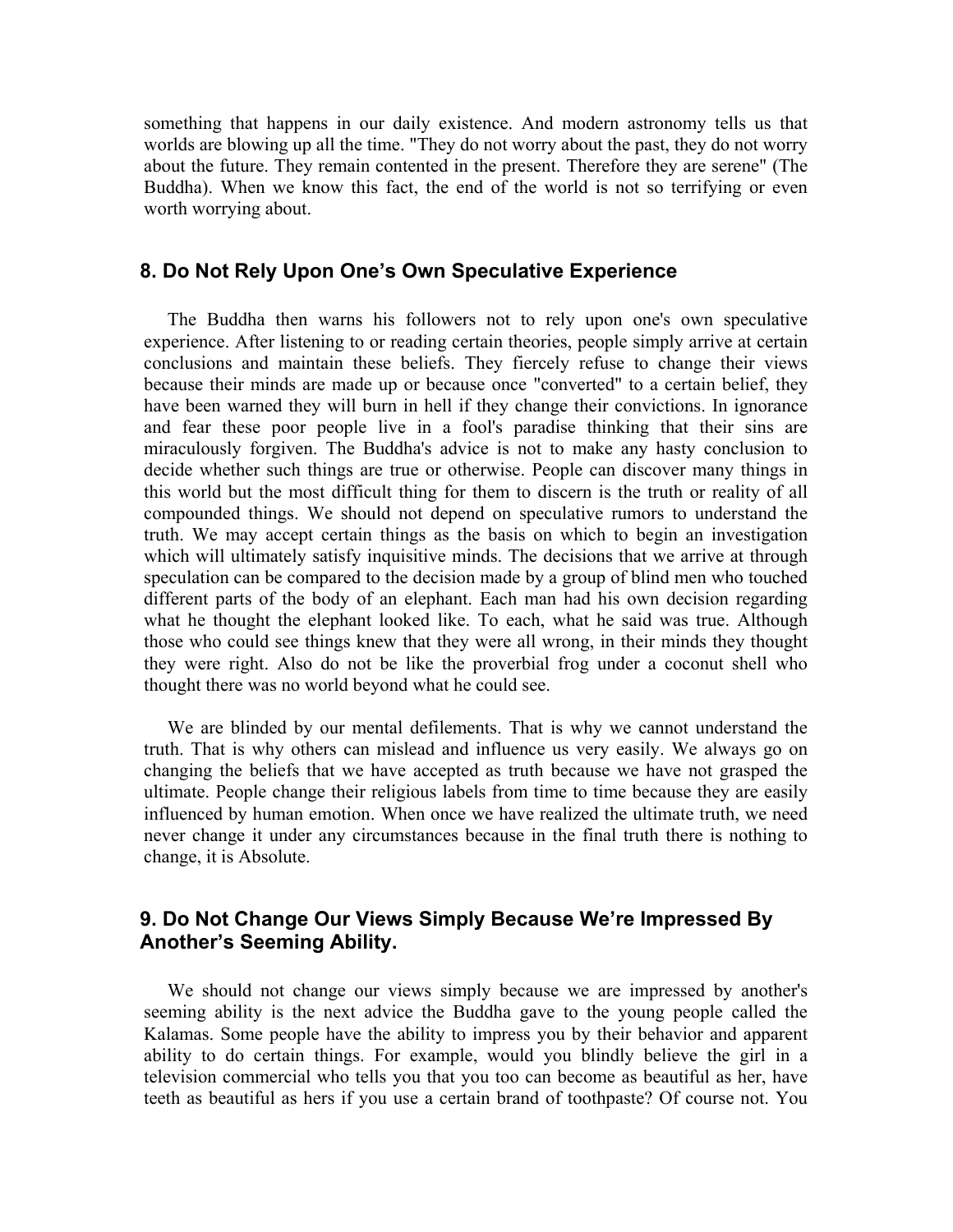would not accept what she says without examining carefully the validity of her statements. It is the same with those glib talkers who knock on your door to tell you glamorous stories about their "truth". They may talk about various religious teachers, gurus and meditation masters. They will also indulge in some exaggeration to prove the powers of their teachers to influence your mind. If you blindly accept their sayings as Truth, you will maintain very shaky and shallow ideas because you are not completely convinced. You may follow them with faith for sometime, but one day you will be disappointed, because you have not accepted them through your understanding and experience. And as soon as another more impressive teacher comes along, you will abandon the first one.

Examine the advice given by the Buddha. Think how reasonable, rational and scientific his way of teaching is. "Do not listen to others with blind faith. Listen to them by all means, but be mindful and listen with an open mind. You should not surrender your education and intelligence to others when you listen to them. They may try to arouse your emotion and influence your mind according to your worldly needs to satisfy your desires. But their aims may not necessarily be to reveal the truth."

# **10. Do not accept anything on the consideration that "this is our teacher"**

Do not accept anything on the consideration that "this is our teacher" is the final advice of the Buddha in this context. Have you ever heard of any other religious teacher who uttered such words? All the others say, "I am the only powerful teacher, I am god. Follow me, worship me, pray to me, otherwise you will have no salvation". They also say, "You should not worship another god or another teacher". Think for a while to understand the Buddha's attitude. He says, "You should not depend blindly on your teacher. He may be the founder of a religion or a well-known guru, but even then you should not develop your attachment towards him at once".

This is how the Buddha has given due credit to one's intelligence and allowed man to use his free will without depending on others. The Buddha says, "You can become your own master". The Buddha could have told us that he is the only Enlightened Teacher and that his followers should not worship any other god or religious teacher. He does not promise his followers that they can easily go to heaven or attain Nirvana if they blindly worship him. If we practice a religion simply by depending on a teacher, we will never realize the truth. Without realizing the facts about the religion that we practice we can become victims of a blind faith and arrest our freedom of thinking and later become slaves to one particular teacher and discriminate against other teachers.

We must realize that we must not depend on others for our salvation. But we can respect any religious teacher who is sincere and worthy of respect. Religious teachers can tell us what to do to gain our salvation, but one person cannot save another person. This saving is not like saving a life when it is in danger. This is final liberation from mental impurities and worldly suffering. That is why we have to work individually for